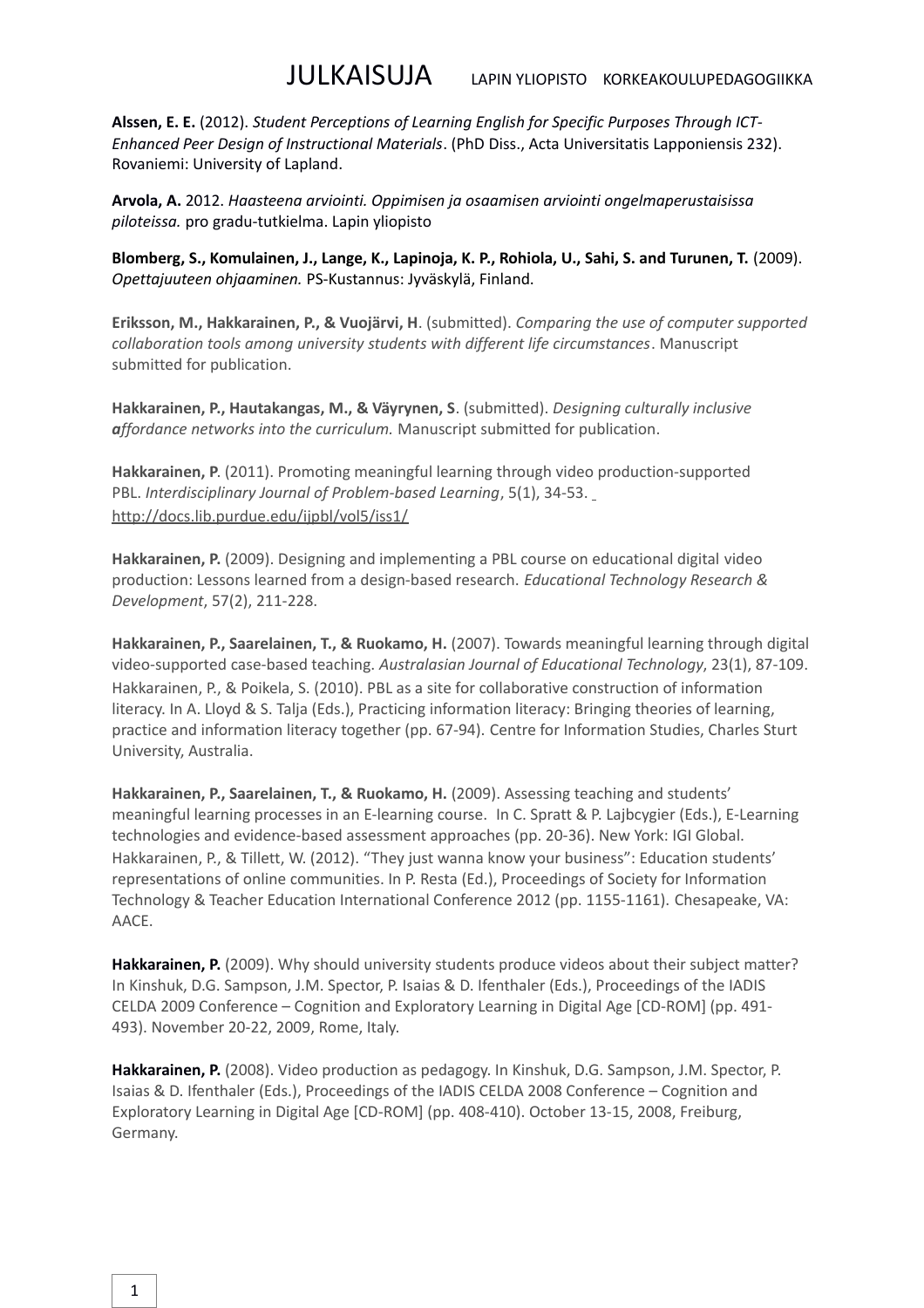**Hakkarainen, P., & Saarelainen, T**. (2005). Towards meaningful learning through designing, producing and solving digital video-supported cases with students. In G. Richards (Ed.), Electronic versions of papers presented at E-Learn 2005 – World Conference on E-Learning in Corporate, Government, Healthcare, and Higher Education [CD-ROM] (pp. 2081-2088). October 24-28, 2005, Vancouver, Canada.

**Hakkarainen, P., & Saarelainen, T**. (2005). Designing and producing digital video-supported cases with students – How to make it happen? In H. Ruokamo, P. Hyvönen, M. Lehtonen, & S. Tella (Eds.), Teaching-studying-learning (TSL) processes and mobile technologies – Multi-, inter-, and transdisciplinary (MIT) research approaches. Proceedings of the 12th international Network-Based Education (NBE) Conference (former PEG) 2005 (pp. 183-191). September 14-17, 2005, Rovaniemi, Finland.

**Hakkarainen, P., & Kumpulainen, K.** (2011). Johdanto: Kuva liikkuu – pysytkö mukana? In P. Hakkarainen & K. Kumpulainen (Eds.), Liikkuva kuva – muuttuva opetus ja oppiminen [Moving images - Teaching and learning in change] (pp. 7-21). Lapin yliopisto, kasvatustieteiden tiedekunnan mediapedagogiikkakeskus sekä Jyväskylän yliopisto, Kokkolan yliopistokeskus Chydenius. Jyväskylä, Finland: WS Bookwell. Verkkoversio:<https://jyx.jyu.fi/dspace/handle/123456789/26957>

**Hakkarainen, P., & Poikela, S.** (2011). Liikkuva kuva sytyttää ongelmaperustaisessa oppimisessa. In P. Hakkarainen & K. Kumpulainen (Eds.), Liikkuva kuva – muuttuva opetus ja oppiminen [Moving images - Teaching and learning in change] (pp. 169-188). Lapin yliopisto, kasvatustieteiden tiedekunnan mediapedagogiikkakeskus sekä Jyväskylän yliopisto, Kokkolan yliopistokeskus Chydenius. Jyväskylä, Finland: WS Bookwell. Verkkoversio:<https://jyx.jyu.fi/dspace/handle/123456789/26957>

**Hakkarainen, P. (2009).** Mediaelämäkerta kertoo mediasuhteista ja sosiaalisista suhteista. In P. Hakkarainen & V. Vaattovaara (Eds), Minun mediani. Opiskelijoiden kertomuksia mediasuhteista [My media. Students' stories about their relationships with media] (pp. 13-26). Rovaniemi, Finland: University of Lapland, Faculty of Education.

**Hakkarainen, P**. (2008). PBL informaatiolukutaidon yhteisöllisenä tukena ja näkyväksi tekijänä. In E. Sormunen & E. Poikela (Eds.), Informaatio, informaatiolukutaito ja oppiminen [Information, information literacy and learning] (pp. 134-164). Tampere, Finland: Tampere University Press.

**Hakkarainen, P.** (2008). Videotuottamisen pedagogista mallia rakentamassa design-perustaisen tutkimuksen avulla. In J. Viteli & S. Kaupinmäki (Eds.), Tuovi 6: Interaktiivnen tekniikka koulutuksessa 2008-konferenssin tutkijatpaamisen artikkelit (pp. 22-31). Hypermedialaboratorion verkkojulkaisuja 19. Tampere, Finland: Tampere University Press.

<http://tampub.uta.fi/bitstream/handle/10024/65651/978-951-44-7463-7.pdf?sequence=1>

**Hakkarainen, P.** (2006). Designing and producing digital videos as a problem-based learning cycle to support meaningful learning. In J. Multisilta & H. Haaparanta (Eds.), Proceedings of the Workshop on Human Centered Technology HCT06 (pp. 4-13). June 11-13, 2006, Pori, Finland. Tampere University of Technology, Pori, Publication 6.

**Happo, I**. (2006). Varhaiskasvattajan asiantuntijuus. Asiantuntijaksi kehittyminen Lapin läänissä. Acta Universitatis Lapponiensis 45.

**Hietava, E. & Lauriala, A.** (2003). Keys to change. *Teachers' experiences of workplace learning and* views of the different stakeholders of it". CD-ROM. of the 28<sup>th</sup> Annual Conference of ATEE, Malta, 24-27 August, 2003.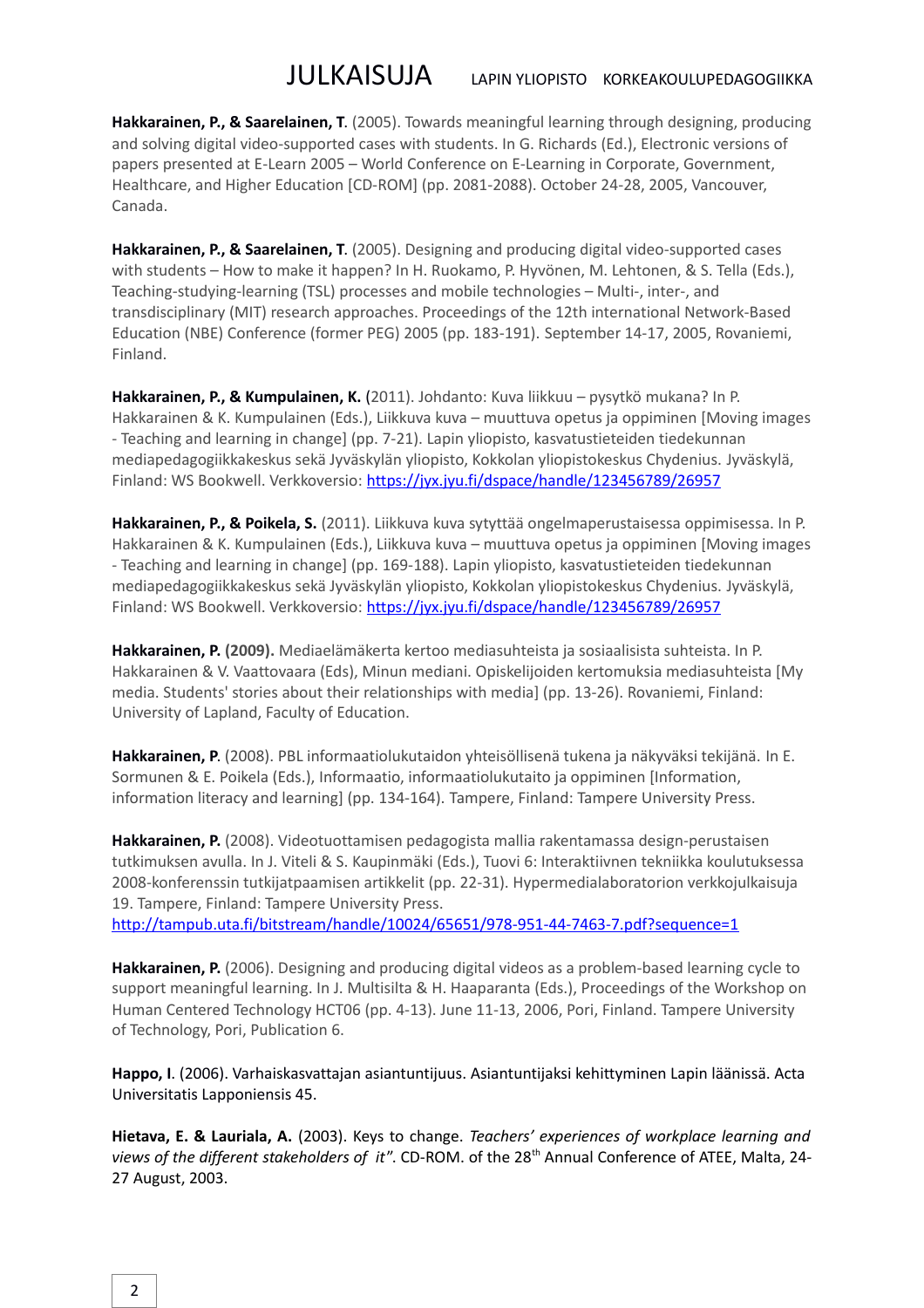**Jäminki, S**. (2008). Ohjaus- ja opiskeluprosessit samanaikaisessa ja eriaikaisessa verkkoympäristössä. Etnografinen tutkimus verkkotutkinnon maailmaan. Acta Universitatis Lapponiensis 148. 2008

**Kaasila, R., & Lauriala, A.** (2010). Towards a Collaborative, Interactionist Model of Teacher Change. *Teaching and Teacher Education, 26*(4), 854-862.

**Kaasila, R., & Lauriala, A.** (2011). Pre-service teachers' reflective processes: reflectivity in relation to contextual, emotional and biographical factors. Submitted: *European Journal of Teacher Education*.

**Kaasila, R. & Lauriala, A.** (2012). How do pre-service teachers' reflective processes differ in relation to different contexts? *European Journal of Teacher Education* 35(1), 77-88.

**Kangas, H., Pulju, M., Lakkala, S., Laitinen, M, & Turunen, T.** (painossa). Monitoimijuus koulussa. Tieteiden välinen toiminta osaksi opettajankoulutusta. K. Nyyssölä (toim.) *Opettajankoulutuksen tilannekatsaus*. Opetushallitus: Helsinki

**Karppinen, P., Kynsilehto, H., Marjomaa, E., Rytkönen, S., & Saariluoma, P.** (2002). Distance tutoring and learning theory in the Connet programme. Proceedings of the international Conference on Information and Communication Technologies in Education (pp. 506-510). November 13-16, 2002, Badajoz, Spain.

**Koskinen, H.** 2011. Five steps forward – developing pedagogical expertise during teacher training. In *Navigating in Educational Contexts. Identities and Cultures in Dialogue.* (eds. Lauriala, A.; Rajala, R.; Ruokamo, H. & Ylitapio-Mäntylä, O.) Sense Publishers: Rotterdam, 103-116.

**Koskinen, H.** 2012. Reflective learning in Blended Process: Becoming an Adult Educator. in *The Future of Adult Educator(s): Agency, Identity and Ethos*. Joint Conference proceedings. (eds. Heikkinen, A.; Jögi, L.; Jütte, W. & Zarifis, G.K.) ESREA-ReNAdET. 14-20. Verkkojulkaisu: [http://webzoom.freewebs.com/esrea-renadet/2012%20-%20TALLINN%20CONFERENCE](http://webzoom.freewebs.com/esrea-renadet/2012%20-%20TALLINNCONFERENCEPROCEEDINGS.pdf) [%20PROCEEDINGS.pdf](http://webzoom.freewebs.com/esrea-renadet/2012%20-%20TALLINNCONFERENCEPROCEEDINGS.pdf) ja<http://www.eric.ed.gov/ERICWebPortal/detail?accno=ED535098>

**Koskinen, H.** 2012. *SULAUTTAEN KUMULOITUVASTI – opiskelijapalautteen siirtymisestä erillisten opettajan pedagogisten opintojen (60op) opetussuunnitelmaan 2008–2011.* Kasvatustieteiden tiedekunta. Opetus- ja kasvatusalan täydennyskoulutusyksikkö. Lapin yliopisto. .Kehittämisraportti. <http://www.ulapland.fi/loader.aspx?id=c3f8fafe-a861-4495-95b3-277e1b34abc2>

**Koskinen, H.** 2010. Reflective learning in blended process. Teoksessa *Sulautuva opetus; käytäntöjä ja pedagogiikkaa* (toim.) Joutsenvirta, T. & Myyry, L.. Helsingin yliopisto. Valtiotieteellisen tiedekunnan verkko-opetuksen kehittämisyksikkö. 37-47. Verkkojulkaisu: <http://www.helsinki.fi/valtiotieteellinen/julkaisut/sulautuva2010.pdf>

**Koskinen, H.** 2009. Opettajuus rakentuu reflektiossa. Teoksessa *W5W2 – Pilotoinnilla kohti oppimisen kumuloitumista.* (toim.) Rahkonen, A.; Isola, M. & Wennström, M. Oulun yliopiston opetuksen kehittämisyksikön julkaisuja. Dialogeja 12. 102–117. Saatavissa myös: [http://www.oulu.fi/oky/julkaisut\\_ja\\_materiaalit/dialogeja/dialogeja\\_12.pdf](http://www.oulu.fi/oky/julkaisut_ja_materiaalit/dialogeja/dialogeja_12.pdf)

**Kunnari, A.** (2011). Liikuntapääoma ja holistinen ihmiskäsitys liikuntaa opettavan työssä.. Acta Universitatis Lapponiensis, 205.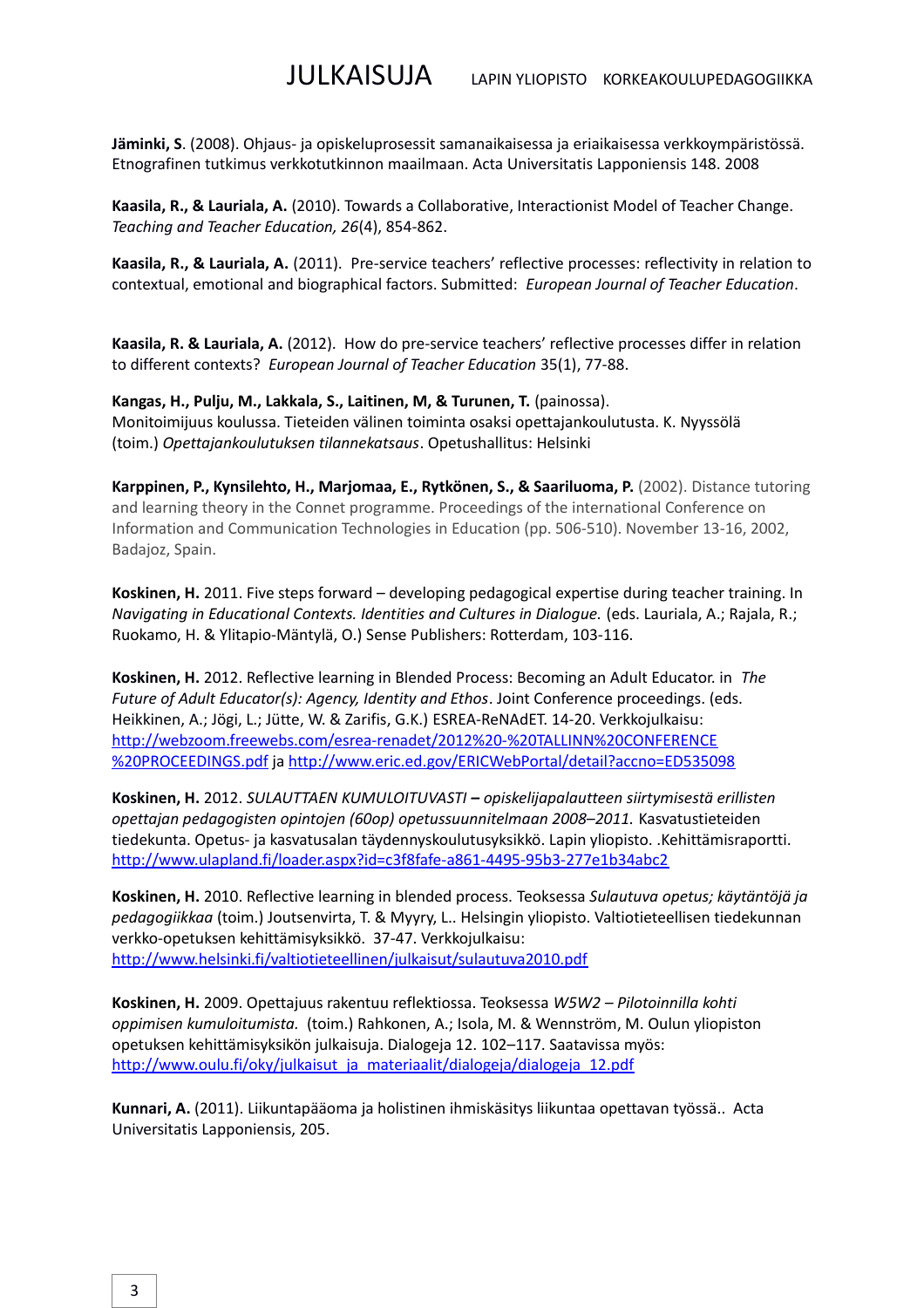**Kupiainen, R.** (2005). Mediakasvatuksen eetos. Fenomenologinen tutkimus mediakasvatuksen. Acta Universitatis Lapponiensis 98. 2005.

**Kärnä, M.** 2011. *Virtuaalinen tiedonrakennuksen tila ongelmaperustaisen oppimisen tukena.* Acta Universitatis Lapponiensis 211. Lapin yliopistokustannus: Rovaniemi.

**Käyhkö. R.** (2007). "Positiivinen suhtautuminen edesauttaa kehittymistä" Ammattikorkeakoulu asiantuntijuuden kehittäjänä opiskelijoiden käsitysten mukaan. Acta Universitatis Lapponiensis 122. 2007

**Lakkala, S.** (2008). Inklusiivinen opettajuus. Toimintatutkimus opettajankoulutuksessa. Acta Universitatis Lapponiensis. 151.

**Lakkala, S. & Lauriala, A.** 2012. Kohti inklusiivista koulua. Muuttuuko opettajuus? *Kielikukko*, 31 (3), 2  $-7.$ 

**Lauriala, A.** (1990). Opettajankoulutuksen merkitys opettajaksi oppimisessa: uran eri vaiheissa olevien opettajien arviointia koulutuksestaan opettajan työn asettamien haasteiden valossa. P. Hakkarainen & A. Järvinen (toim.) *Opetus ja oppiminen tieteellisessä yhteisössä* (57-81). Jyväskylän yliopisto. Kasvatustieteiden tutkimuslaitoksen julkaisusarja B. Teoriaa ja käytäntöä 58. Jyväskylä.

**Lauriala, A.** (1991). Teorian ja käytännön yhdistäminen opettajien täydennyskoulutuksessa: Kajaanin täydennyskoulutusyksikössä toteutetun opetuksen eheyttämiskurssin lähtökohtien ja toteutuksen kuvausta (50 – 76). Teoksessa J. Kajosvaara (toim.) *Opettajankoulutus. Opetushallituksen TAKO-projektin julkaisuja*. Helsinki: Painorauma.

**Lauriala, A.** (1992). The impact of innovative pedagogy on teacher thinking and action: A case study on an in-service course for teachers in integrated teaching. *Teaching and Teacher Education*, 5, 6, 523-536.

**Lauriala, A. & Syrjälä, L.** (1995). Influences of research into alternative pedagogies on the professional development of prospective teachers. *Teachers and Teaching: Theory and Practice*, 1995, 1, 101-117.

**Lauriala, A.** (1997). The role of practicum contexts in enhancing change in student teachers' professional beliefs. *European Journal of Teacher Education*, 1997, 20, 1, 267-282.

**Lauriala, A.** (1998). Reformative in-service education for teachers (RINSET) as a collaborative action and learning enterprise: Experiences from a Finnish context. *Teaching and Teacher Education*, 1998,14, 1, 53-66.

**Lauriala, A.** (1998). Socialization for teaching, interactionism and the possibility of change within schools. In M-L. Laherand, A. Liimets & R. Liimets-Sorokin (Eds.) *The Educational science as an integrative science and integration issues in education* (Book of abstracts, based on the papers presented at the International Conference in the Series Sessions on Philosophy of Education, Dedicated to the 70th Anniversary Birth of Acad. Prof. Heino Liimets. 1998. Tallinn: TPU Kirjastus, 79- 85.

**Lauriala, A.** (1998). Uudistaja-opettaja kouluyhteisössä. Teoksessa H. Niemi (toim.) *Opettaja modernin murroksessa*. Juva: WSOY, 120-129.

**Lauriala, A.** (2000). A Contextual approach to the reformation/transformation of teacher cognitions: A Synthesis of three intervention programs for teachers in alternative pedagogies. Teoksessa K.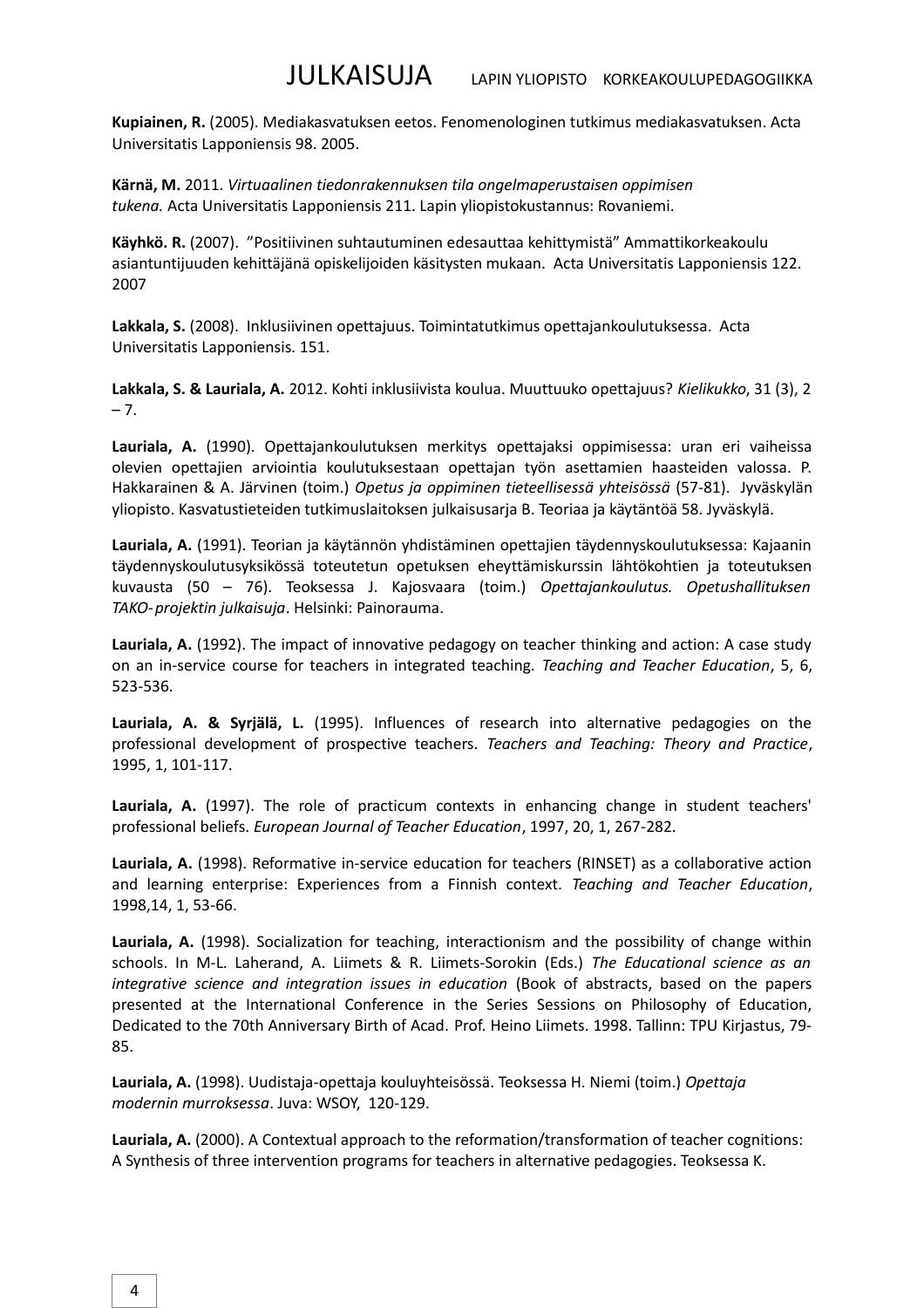Kumpulainen (ed.) *In Search of powerful learning environments for teacher education in the 21st century*, pp. 44-61. Acta Universitatis Ouluensis. Series E, 39.

**Lauriala, A.** (2000). Opettajan ammatillinen uudistuminen: Sosiokulttuurinen näkökulma opettajan oppimiseen. K. Harra (toim.) *Opettajan professiosta, OKKA-vuosikirja,* 1. 2000, 88-97.Helsinki: OKKAsäätiö.

**Lauriala, A.** (2000). Interaktionistinen näkökulma opettajan ammatillisen tiedon tutkimiseen: Strategiat opettajan ammatillisen tiedon osana. *Didacta varia,* 2000, 5 (2), 3-16. Helsingin yliopisto. Opettajankoulutuslaitos,

**Lauriala, A. & Kukkonen, M.** The development of teachers' and students' identities through reflective practices: conceptual considerations. N. Hall & D. Springate (eds.) *The proceedings of the 12th Annual Conference of the European Teacher Education Network*. The University of Greenwich, School of Education and Training, UK, 110-114.

**Lauriala, A.** (2002). Teacher autonomy and pedagogy. In T. Kuurme & S. Priimägi (Eds.) *Competing for the future: Education in contemporary societies*. Contributions of the Colloquium of the European Forum for Freedom in Education. Tallinn: Tallinn Pedagogical University, 127-146.

**Lauriala, A. & Kukkonen, M.** (2001). Evolving professional identity: An awareness of selfdiscrepancies as a spur for learning. *Teaching and Learning in Higher Education: New Trends and Innovations*. University of Aveiro.

**Lauriala, A. & Kukkonen, M.** (2001). Teacher and student identities as situated cognitions, P. Denicolo (ed.) *Connecting Policy and Practice: Challenges for Teaching and Learning in Schools and Universities. Conference book of 10th Biennial Conference of ISATT*, 2001, p. 13.

**Lauriala, A.& Kukkonen, M.** (2003). Application of self-discrepancy theory in teacher education: balancing personal ideals and professional standards. D. Beijaard et al. (eds.) *New Directions in Teachers' Working and Learning Environment. Conference book of (the selected papers) of the 11th Biennial Conference of ISATT*. June 27-July 1. Leiden University. Leiden, Netherlands: ICLON.

**Lauriala, A.** (2004). Teacher knowledge and learning in a context of change. In M-L. Husso & T. Wallandingham (Eds.) Teacher as researcher - pictures and perspectives of professionalism. *Journal of Teacher Researcher*. Jyväskylä: Tuope.

**Lauriala, A. & Kukkonen, M.** (2004). Ammatillisen identiteetin rakentuminen harjoittelusituaatioissa. Teoksessa P. Väisänen & P. Atjonen (toim.) *Kohtaamisia ja kasvun paikkoja opetusharjoittelussa. Vuoropuhelua ohjauksen kehittämisessä*, 2004. Joensuu: Joensuun yliopistopaino, 91-107.

**Lauriala, A & Kukkonen, M.** (2005). Ammatillisen identiteetin rakentuminen harjoittelusituaatioissa. Teoksessa P.Väisänen & P. Atjonen (toim.) *Kohtaamisia ja kasvun paikkoja opetusharjoittelussa. Vuoropuhelua ohjauksen kehittämisessä*, 2005. Joensuu: Joensuun yliopistopaino, 91–107.

**Lauriala, A., Rajala, R., Ruokamo, H., & Ylitapio-Mäntylä, O.** (2011) (Toim.) *Navigating in Educational Contexts: Identities and Cultures in Dialogue*. Rotterdam: Sense Publishers.

**Lauriala, A.** (2013). Changes in research paradigms and their impact on teachers and teacher education: AFinnish case. In C.J. Craig, P. C. Meijer, & J. Broeckmans (Eds.) *From Teacher Thinking to Teachers and Teaching: The Evolution of a Research Community*. Emerald, 569 – 595.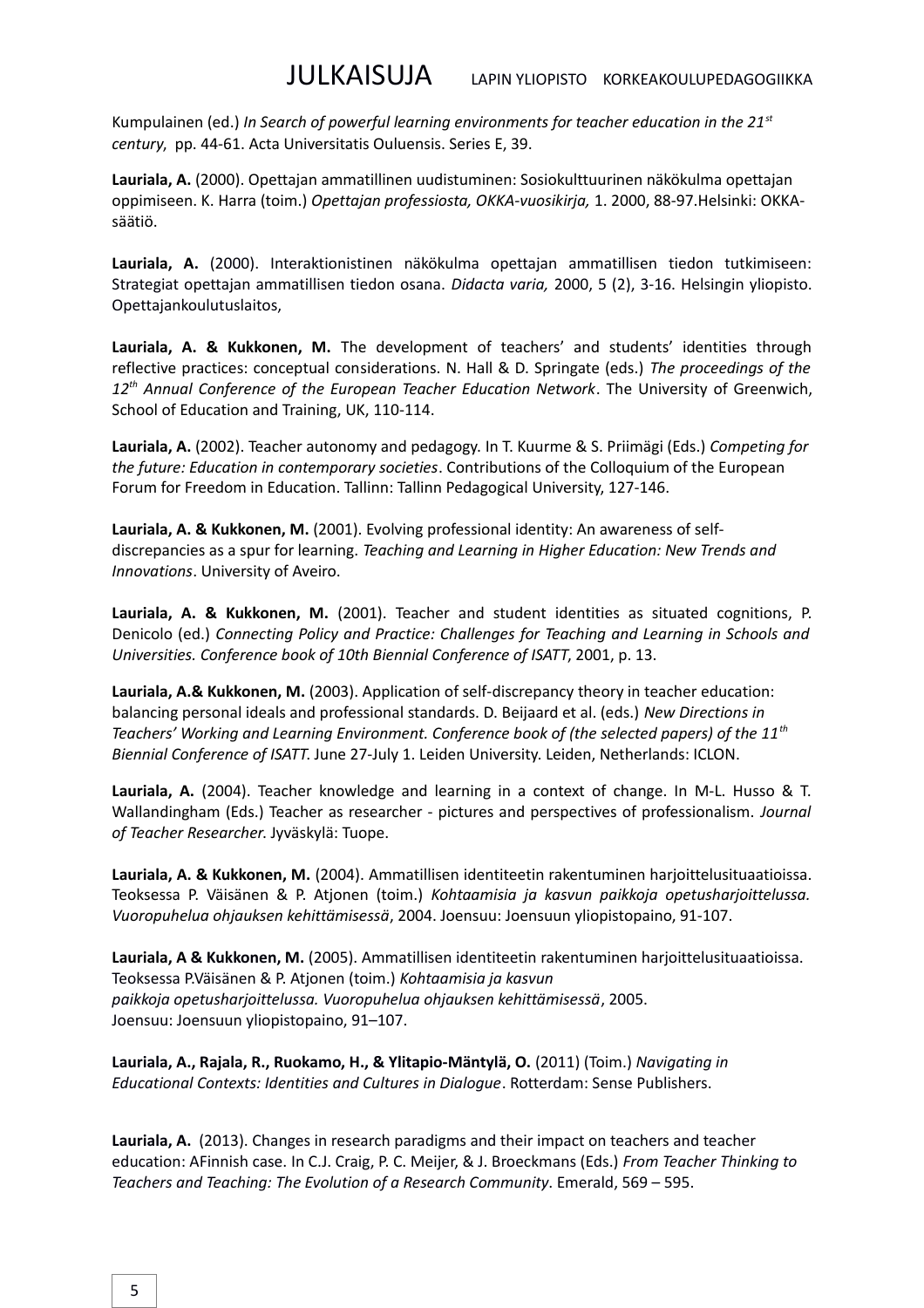**Liimatta, S., & Karppinen, P**. (2003). Dialogue and emotions in an online course module. Proceedings of the 11th international PEG Conference – Powerful ICT tools for learning and teaching [CD-ROM]. June 28-July1, 2003, St. Petersburg, Russia.

**Mark, R., Hietanen, L. & Tompuri, H**. 2010. Developing Skills for University Teachers Working in the Lifelong Learning Sector: Challenges for the New Decade.in *Lifelong Learning (eds.) Urponen, H. & Rob Mark.* University of Lapland Printing Centre: Rovaniemi.

**Määttä, K.** (2013) Kandidaattitutkielma – mikä se on ja miten se voidaan tehdä. Rovaniemi: Lapin yliopisto.

**Määttä, K. & Uusiautti, S**. (2012). Pedagogical authority and pedagogical love – connected or incompatible? International Journal of Whole Schooling, 8(1), 21-39.

**Määttä, K. & Uusiautti, S**. (2011). Pedagogical Love and Good Teacherhood. In Education, 17 (2).

**Määttä, K.** (2011). Opettajatuutori yliopisto-opiskelun tukena. Lapin yliopisto Rovaniemi

**Määttä, K.** (2011). The dissertation process described by doctoral students in Finland. E-International Journal of Educational Research, 2 (1), 66-80. [http://e](http://e-ijer.com/ijer/index.php/files/article/viewFile/89/35)[ijer.com/ijer/index.php/files/article/viewFile/89/35](http://e-ijer.com/ijer/index.php/files/article/viewFile/89/35)

**Määttä, K.** (Ed.) (2012). Obsessed with the Doctoral Theses. The Supervision and Support of Dissertation Process. Rotterdam: Sense Publishers.

**Määttä, K. & Uusiautti, S.** (2011). How to enhance the smoothness of university students' study paths? International Journal of Research Studies in Education, 1(1), 47-60. <http://dx.doi.org/10.5861/ijrse.2012.v1i1.16>

**Määttä K.** (Ed.) (2009). Väitöskirjan lumo. Tohtoriksi valmistumisen vaiheet sekä sen tuki ja ohjaus Rovaniemi: University of Lapland.

**Määttä, K. & Uusitalo T.** (Eds.) (2008). Kasvatuspsykologian näkökulmia ihmisen voimavarojen tueksi. Rovaniemi: University of Lapland.

**Määttä K.** (Ed.) (2007). Helposti särkyvää -nuoren kasvun turvaaminen. Helsinki: Kirjapaja.

**Ojanen, S. & Lauriala, A.** (2004). Ohjaussuhde tunteiden kohtauspaikkana.. Toksessa P. Väisänen & P. Atjonen (toim.) *Kohtaamisia ja kasvun paikkoja opetusharjoittelussa. Vuoropuhelua ohjauksen kehittämisessä*, 2004. Joensuu: Joensuun yliopistopaino, 83-90.

**Ojanen, S. & Lauriala, A.** (2005). Ohjaussuhde tunteiden kohtauspaikkana. Teoksessa P. Väisänen & P. Atjonen (toim.) *Kohtaamisia ja kasvun paikkoja opetusharjoittelussa. Vuoropuhelua ohjauksen kehittämisessä*. Joensuu: Joensuun yliopistopaino, 83–90.

**Ojanen, S. & Lauriala, A.** (2006). Enhancing the professional development of teachers by developing supervision into a conceptually based practice. In R. Jakku-Sihvonen & H. Niemi (Eds.) *Researchbased Teacher Education in Finland*. Research in Educationa Scuiences 25. Finnish Educational Association. Turku: Painosalama, 70-88.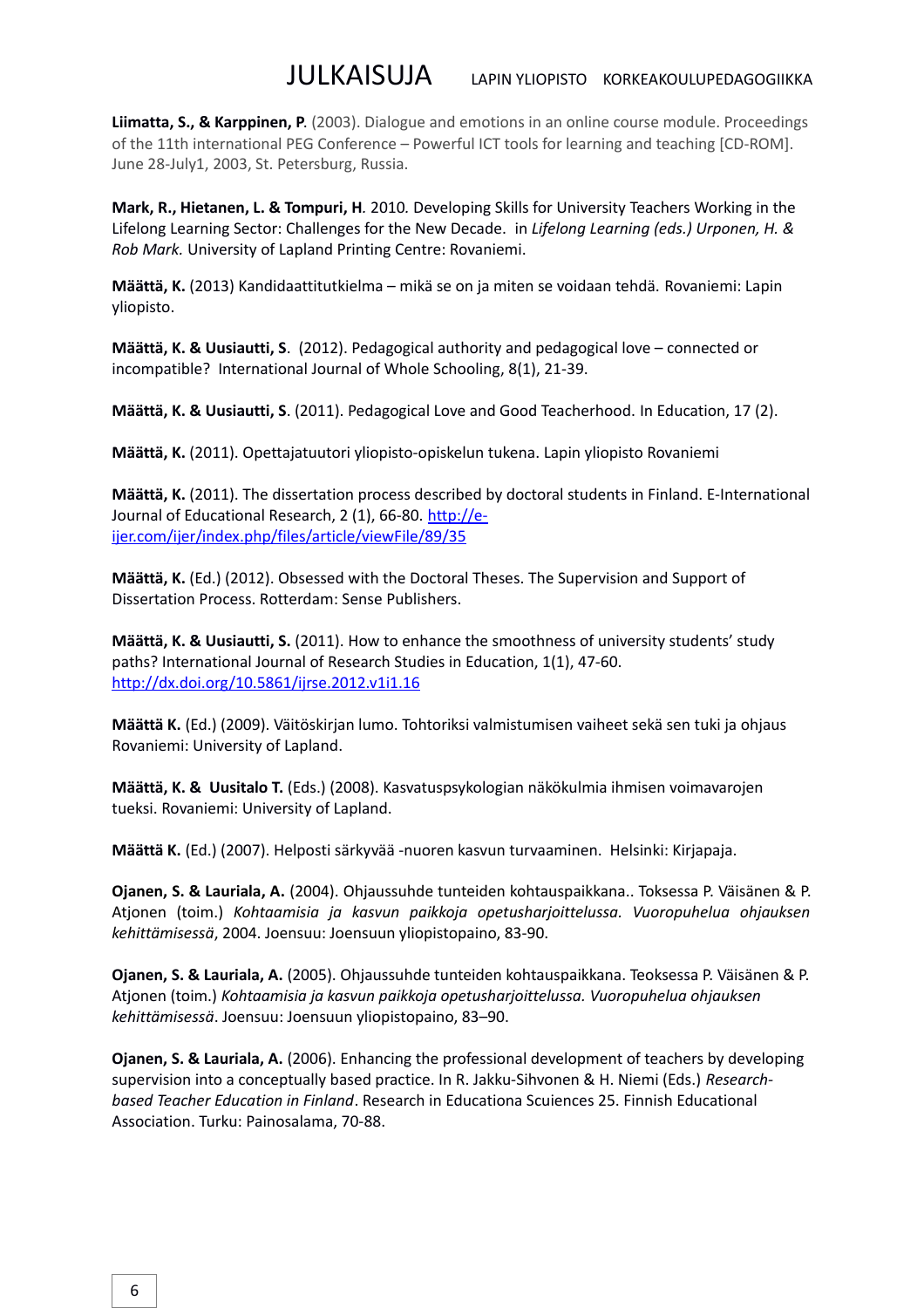**Pekkala, L., Hakkarainen, P., & Heikkilä, H.** (2011). Online tutoring for media education interns in practical training. In A. Lauriala, R. Rajala, H. Ruokamo & O. Ylitapio-Mäntylä (Eds.), Navigating in educational contexts: Identities and cultures in dialogue (pp. 271-279). Rotterdam: Sense Publishers.

**Poikela, E. & Tieranta, O**. (eds.) (2013). *Developning Simulation Pedagogy. Nursing Education in a European Network.* Rovaniemi University of Applied Sciences Publications. Kopijyvä Oy : Jyväskylä

**Poikela, E.** (2012). Knowledge, learning and Competence – The Boundary Conditions of Simulation Pedagogy. in *Towards Simulation Pedagogy; developing Nursing Simulation in a European Network. (eds.)* Poikela, E. & Poikela, P. Rovaniemi University of Applied Sciences Publications. Kopijyvä Oy : Jyväskylä.

**Poikela, E.** (2012). Learning, Work and Competence – facing The Challenges of Expertise and Entrepreneurship. in *learning and Competence Creating. Ecosystem - LCCE.* (eds.) Pelli, R.& Ruohonen, S. Kymenlaakson ammattikorkeakoulu. University of Applied Sciences. Series A. Study material. No 33. Tammerprint Oy: Tampere / Sama teos suomeksi. oppimateriaali Nro.32

**Poikela, E.** (2010). The Design of Learning. in *Towards a Learning and Competence Creating Ecosystem. LCCE.* (eds.) Ruohonen, S. & Martinen-Mäkelä, L. Kymenlaakson ammattikorkeakoulu. University of Applied Sciences. Publications Of Kymenlaakso University of Applied Sciences. Series. A. Study material. Nro 28. / Sama teos suomeksi, Oppimateriaali Nro 24.

**Poikela, E. & Poikela, S.** (2010). Learning Tourism and Story Telling. in *Lifelong Learning (eds.) Urponen, H. & Mark, R.* University of Lapland Printing Centre: Rovaniemi. 107-114.

**Poikela, E. & Poikela, S.** (toim.) (2009). *Laatua opiskeluun: oppiminen ja opetus yliopistossa*. Rovaniemi: Lapin yliopistokustannus. luettavissa: [http://www.doria.fi/bitstream/handle/10024/67448/Laatua%20opiskeluun.pdf?sequence=2](http://www.doria.fi/bitstream/handle/10024/67448/Laatuaopiskeluun.pdf?sequence=2)

**Pokela, E. & Poikela, S.** (toim.) (2008). *Tutkimustarinoita Ounaksen varrelta.* Lapin yliopistokustannus: Rovaniemi.

**Poikela, E. & Poikela, S.** (2007). Kriittisyys ja ongelmaperustainen oppiminen. teoksessa *Samalta viivalta.* (toim.) Hillilä, M. & Räihä, P. Opetus 2000. PS-kustannus. WS Bookwell Oy: Juva. 51-70.

**Poikela, E**. (2006). Knowledge, Knowing and Problem-Based Learning. in *Understanding Problem-Based learning*. (eds.) Poikela, E. & Nummenmaa A.R. Yliopistopaino – Juvenes Print Oy: Tampere. 15-31.

**Poikela, E. & Poikela, S.** Learning and Knowing at Work. (2006). in *Understanding Problem-Based learning*. (eds.) Poikela, E. & Nummenmaa A.R. Yliopistopaino – Juvenes Print Oy: Tampere. 183-207.

**Poikela, E. & Poikela, S.** (2006). Problem-based Curricula – theory, development and design. in *Understanding Problem-Based learning*. (eds.) Poikela, E. & Nummenmaa A.R. Yliopistopaino – Juvenes Print Oy: Tampere. 71-104.

**Poikela, E.** (2006). Ongelmaperustainen pedagogiikka – näkökulma projektioppimiseen? teoksessa *Luovuuden lumo; kokemuksia projektioppimisesta.* Kymenlaakson ammattikorkeakoulu. WS Bookwell: Porvoo. 23-38.

**Poikela, E. & Poikela, S.** (toim.) (2005). *Ongelmista oppimisen iloa. Ongelmaperustaisen pedagogiikan kokeiluja ja kehittämistä*. Vammalan Kirjapaino Oy.: Tampere.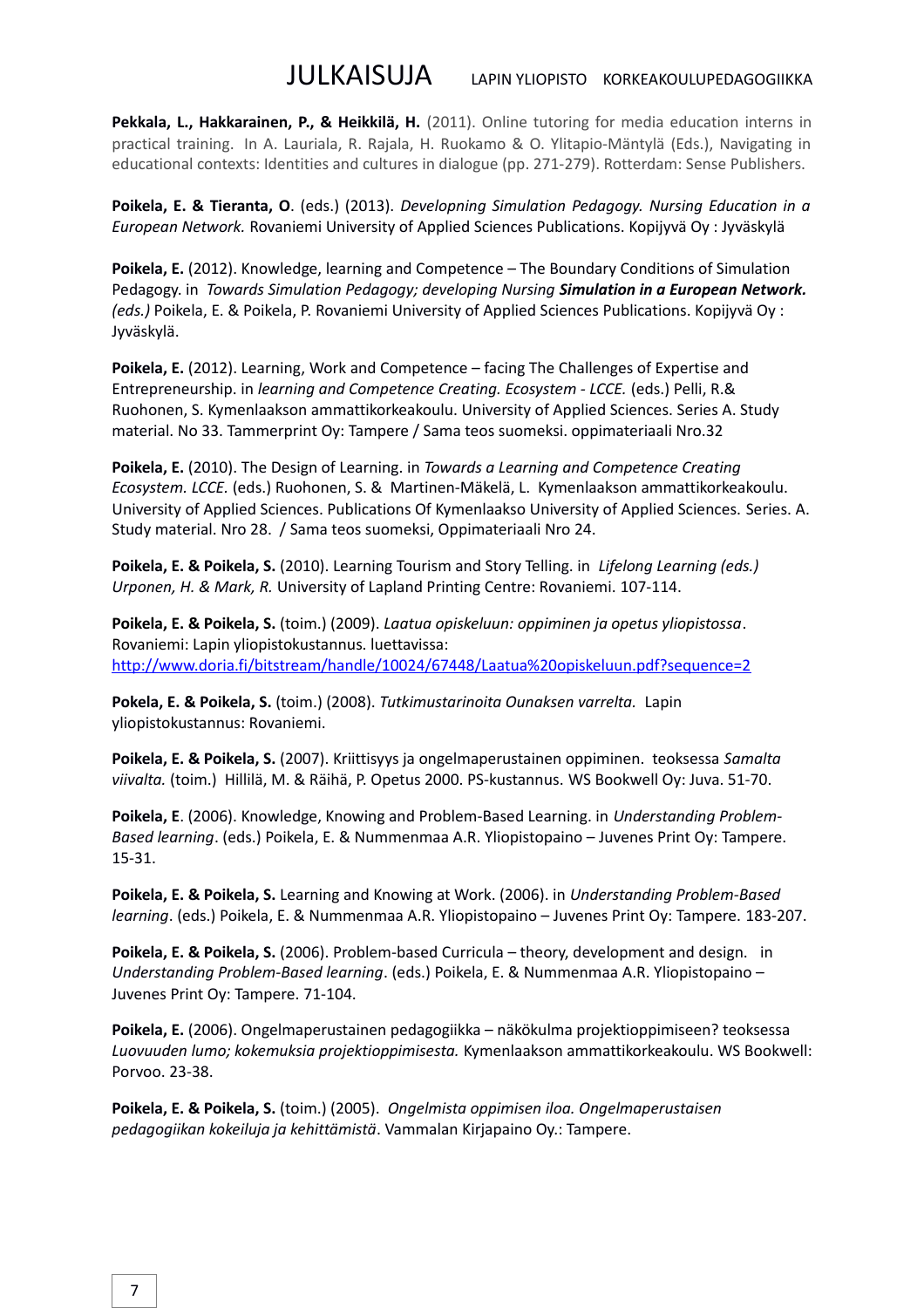**Poikela, E. & Poikela, S.** (2005). The Strategic Points of Problem-Based Learning – organizing curricula and assessment. in *PBL in Context. Bridging Work and Education.* Yliopistopaino – Juvenes Print Oy: Tampere. 7-22.

**Poikela, E. & Öystilä, S.** (2003). Yliopisto-opetuksen käytäntöjä tutkimassa. teoksessa *Yliopistopedagogiikkaan kehittämässä – kokeiluja ja kokemuksia.* (toim. ) Poikela, E. & Öystilä S. Tampere University Press: Tampere. 11-17.

**Poikela, E.** (2001). Ongelmaperustainen oppiminen yliopistossa. teoksessa *Tutkiminen on oppimista – ja oppiminen tutkimusta.* (toim.) Poikela, E. & Öystilä, S. Tampereen Yliopistopaino. Juvenes Print. Oy. 101-117.

**Poikela, E. & Poikela, S**. (1997*) 'Conceptions of learning and knowledge – impacts of the implementation of problem-based learning'*. Zeitschrift fûr Hochschuldidaktik – Austrian Journal for Higher Education 21, 1: 8-22.

**Poikela, P.** (2012). Simulation-Based Teaching in Health Care*.* in *Towards Simulation Pedagogy; developing Nursing Simulation in a European Network. 2012. (eds.)* Poikela, E. & Poikela, P. Rovaniemi University of Applied Sciences Publications. Kopijyvä Oy : Jyväskylä.

**Poikela, S.** (2003). *Ongelmaperustainen oppiminen ja tutorin osaaminen.* Tampere University Press.: Tampere

**Purtilo-Nieminen, S**. (2009) Tie yliopistoon. Narratiivinen tutkimus avoimen yliopiston kautta tutkinto-opiskelijoiksi hakeutuneista. Acta Universitatis Lapponiensis 166.

**Ruokamo, H., Hakkarainen, P., & Eriksson, M.** (2011). Designing a model for teaching and meaningful e-learning. In A. Olofsson & J. Lindberg (Eds.), Informed design of educational technologies in higher education: Enhanced learning and teaching (pp. 375-392). New York: IGI Global.

**Syrjäkari, M.** (2007). *Opettaja ohjaajana verkossa - tuutoreiden kokemuksia verkko-ohjaamisesta Akateemiset opiskelutaidot –verkkokurssilla.* Acta Universitatis Lapponiensis . Lapin yliopistokustannus: Rovaniemi.

**Syrjälä L. & Lauriala, A.** (1990). Miten tutkimuksen teko voi palvella opettajaksi oppimista. Teoksessa P. Hakkarainen & A. Järvinen (toim.) *Opetus ja oppiminen tieteellisessä yhteisössä* (141-157). Jyväskylän yliopisto. Kasvatustieteiden tutkimuslaitoksen julkaisusarja B. Teoriaa ja käytäntöä 58. Jyväskylä.

**Turunen, T.** (2012). From the countdown to an intermediate stopping point. In K. Määttä (Ed.) *Obsessed with the Doctoral Theses. What is the supervision and support the doctorates tell to need in the phases of dissertation process?* Rotterdam: Sense Publishers, 69-76.

**Turunen, T.A. & Tuovila S.** (2012). Mind the gap. Combining theory and practice in a field experience. *Teaching Education*. 23 (2), 115-130

**Turunen, T.** (2009). Kalkkiviivasta välietapiksi. Teoksessa K. Määttä (toim.). *Väitöskirjan lumo. Tohtoriksi valmistumisen vaiheet sekä sen ohjaus ja tuki.* Lapin yliopistopaino: Rovaniemi, 118–127.

**Turunen, T.** (2008). Videokuvan käyttö opetusharjoittelun ohjauksessa. Kokeiluja, ideointia ja pohdintaa. Teoksessa E. Poikela S. Poikela (toim*.) Laatua opiskeluun. Oppiminen ja opetus yliopistossa*. Lapin yliopistokustannus: Rovaniemi, 175–185.